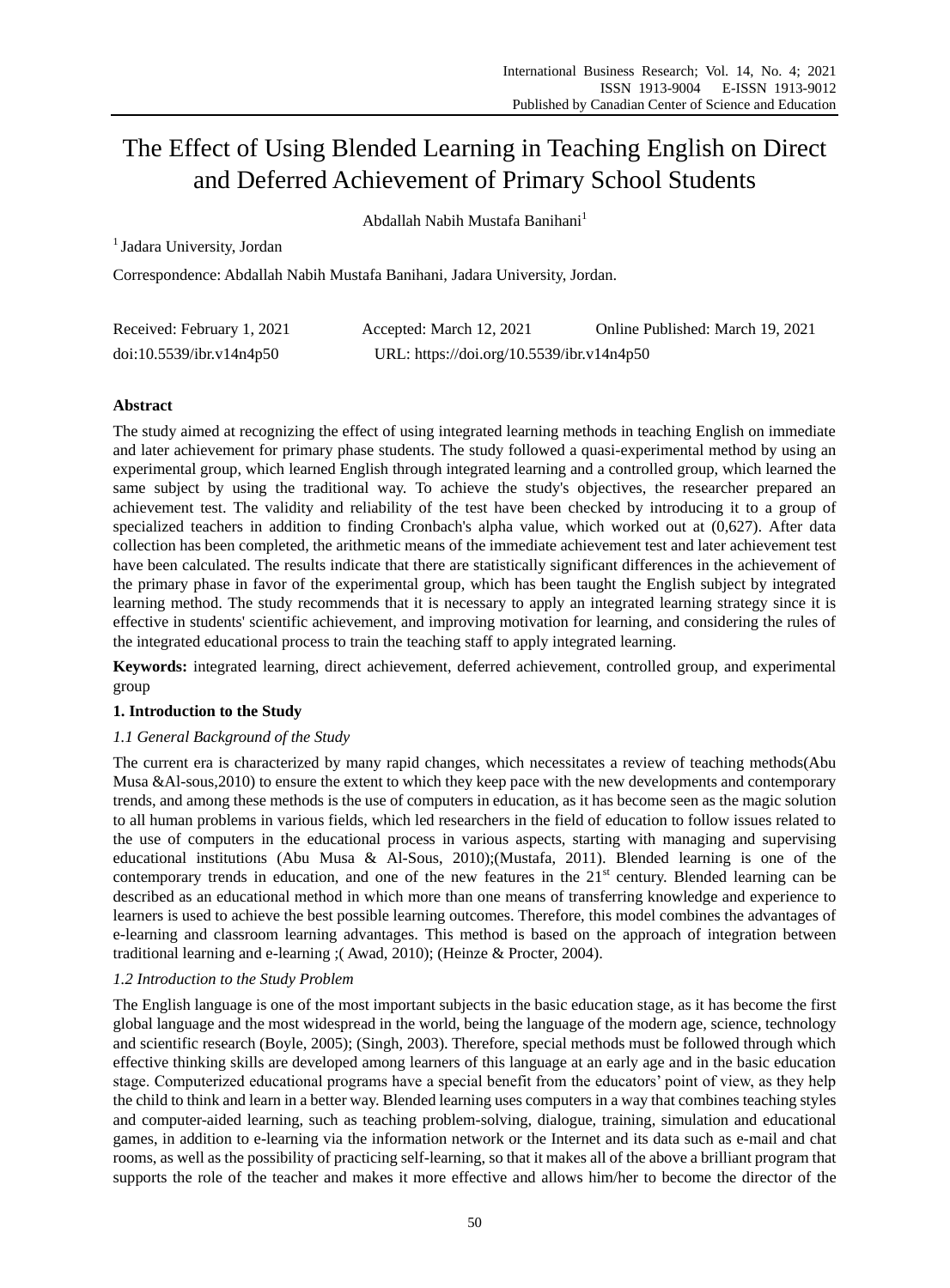educational process and make it accessible and effective (Ausburn, 2004); (Creason, 2005); (Steve, 2001).

The Jordanian Ministry of Education has taken an early interest in blended learning, as the e-learning initiative was launched in the year (2002) as part of the Education Development Project, which aims to provide e-learning at the school and university levels. Jordan has made important achievements in this regard in cooperation with the company Cisco and several government agencies, international bodies, and civil society organizations, as it connected more than (1,200) schools out of (3,200) government schools to the national schools' network, and computer laboratories have been established in more than (2,500) schools since the start of the project (Al-Fiqi, 2011); (Al-Aifari, 2010); (Al-Shammari, 2007).

#### *1.3 Problem of the Study*

The English language course is in dire need of teaching strategies that lead to eliminating the preservation of knowledge contained in the curriculum, and thus the teacher's role changes from teaching that knowledge to helping students generate useful and applicable knowledge; in this context, the objectives of educational policy in Jordan emphasize the adoption of the latest technologies reached by the world, the provision of an internal information network in schools, and the provision of computers and learning resource centers. Therefore, the Ministry of Education has updated curricula and textbooks and has taken an interest in computers and blended teaching as a result of the challenges that the world has witnessed in political, economic, educational, and social dimensions, which formed in various dimensions and to face these challenges, it is imperative to make optimal use of modern technical methods and means in the educational process, including blended learning, which in turn may help the learner increase his effectiveness and level of achievement (Salem, 2004); (Dikeidek, 2011);( Abu Musa & Al-Sous, 2010).

Hence, the need to recognize the impact of the use of blended learning in teaching English on the direct and deferred achievement of primary school students rose, and accordingly, the study problem was formulated in the framework of a methodology represented by the following questions:

- 1. What is the effect of using the blended learning method in teaching English on the direct achievement of primary school students?
- 2. What is the effect of using the blended learning method in teaching English on the deferred achievement of primary school students in Jordanian private schools?

#### *1.4 Objectives of the Study*

In light of the study problem and its questions, the study objectives were formulated as follows:

- Main objectives
	- Identifying the effect of using the blended learning method in teaching English on the direct achievement of primary school students in Jordanian private schools,
	- Identifying the effect of using the blended learning method in teaching English on the deferred achievement of primary school students in Jordanian private schools.

The main objectives are divided into the following sub-objectives:

- Shedding light on the theory of blended learning,
- Reaching results through which recommendations are made to help educational organizations apply the blended learning method in a scientific, systematic manner that has positive effects on the achievement level of primary school students.

#### *1.5 Study Variables*

- $\bullet$  First: Independent Variable  $\Box$  Blended Learning
- Second: Dependent Variables  $\Box$  \* Direct Achievement

\* Deferred Achievement

#### *1.6 Study Hypotheses*

Based on the independent and dependent study variables, the study hypotheses were formulated in the nihilistic form as follows:

The first main hypothesis:

 $\bullet$  H<sub>01</sub>: There is no statistically significant effect of the blended learning method on the direct achievement of primary school students in Jordanian private schools.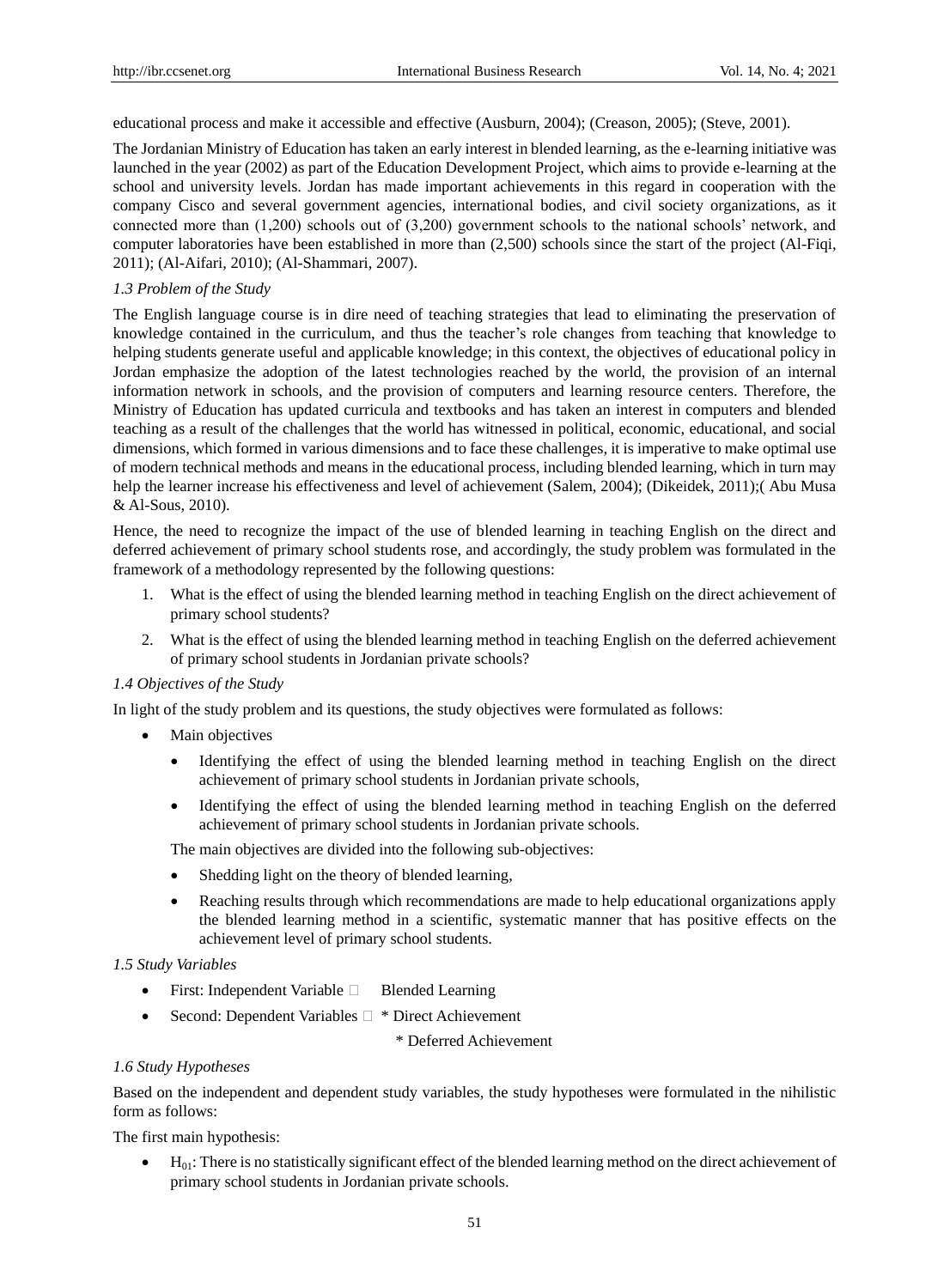The second main hypothesis:

 $\bullet$  H<sub>02</sub>: There is no statistically significant effect of the blended learning method on the deferred achievement of primary school students in Jordanian private schools.

## *1.7 Study Implications*

This study presents theoretical and practical frameworks on the blended learning method, which results in raising effects and implications on two main levels, which are as follows:

- Theoretical frameworks: This study helps researchers and educational experts to generate ideas and perceptions for preparing educational studies and research in terms of methodology, target group, and countries, in addition to the possibility of linking it with fields and knowledge sciences, which leads to reducing the gap in the educational research field.
- Practical frameworks: The study provides recommendations for decision-makers in educational organizations to help them know the educational process based on blended learning, which helps to achieve the following:
	- 1. Knowing the strengths and weaknesses in the application of the educational process based on blended learning, which helps to enhance the strengths and address weaknesses through successful, scientific means based on correct and clear methodological foundations and standards,
	- 2. Helping educators develop more effective models of educational strategies that contribute to teaching the English language,
	- 3. Creating an interactive atmosphere that contributes to teaching English to students,
	- 4. Increasing interaction between students and teachers,
	- 5. Moving away from indoctrination and teaching students how to learn,
	- 6. Facilitating English language learning by focusing on the blended learning process and employing it in the classroom

## *1.8 The Economic Side of Study*

This study helps to indicate a new strategy in the educational system, which is the blended learning strategy, which studies have proven its importance in improving the quality of the educational process and its outputs. This helps educational institutions that aim to achieve a profit to follow this strategy in a way that helps raise the level of students, which encourage current students to stay and attract new students in a way that achieves profit and expansion of the educational institution. This is reflects positively on its competitive advantage and its sustainability in educational environment.

# **2. Literature Review**

## *2.1 The Concept of Blended Learning*

The exchange of information and experiences has become a basic feature of this era, and learning in particular had to face it and develop according to these rapid and modern changes and developments; thus, many important technological innovations appeared that help and keep pace with these developments and contribute to solving many educational problems, and blended education is an integrated system that combines the traditional method of learning face to face with e-learning to guide and assist the learner during each stage of learning as one of the modern approaches based on the use of educational technology in designing new educational situations (Al-Feki, ,2011).

Heinze & Procter (2004) define it as a type of learning that uses an effective set of multiple presentation methods, teaching methods, and learning styles that facilitate the learning process and builds on the basis of a merging the traditional method, in which students meet their teachers face-to-face, and the e-learning method inside the study halls.

As for Qustandi (2007), he defines it as the use of modern technology in teaching without abandoning the usual educational reality and attending the classroom. The focus is on direct interaction inside the classroom by using modern communication mechanisms such as the computer and the Internet. This type of learning can also be described as how information, educational attitudes and experiences that are provided to the learner through the various means provided by modern technology or information technology are organized.

## *2.2 Blended Learning Models*

There are many models related to the blended learning process, ranging from simple to complex, but they all have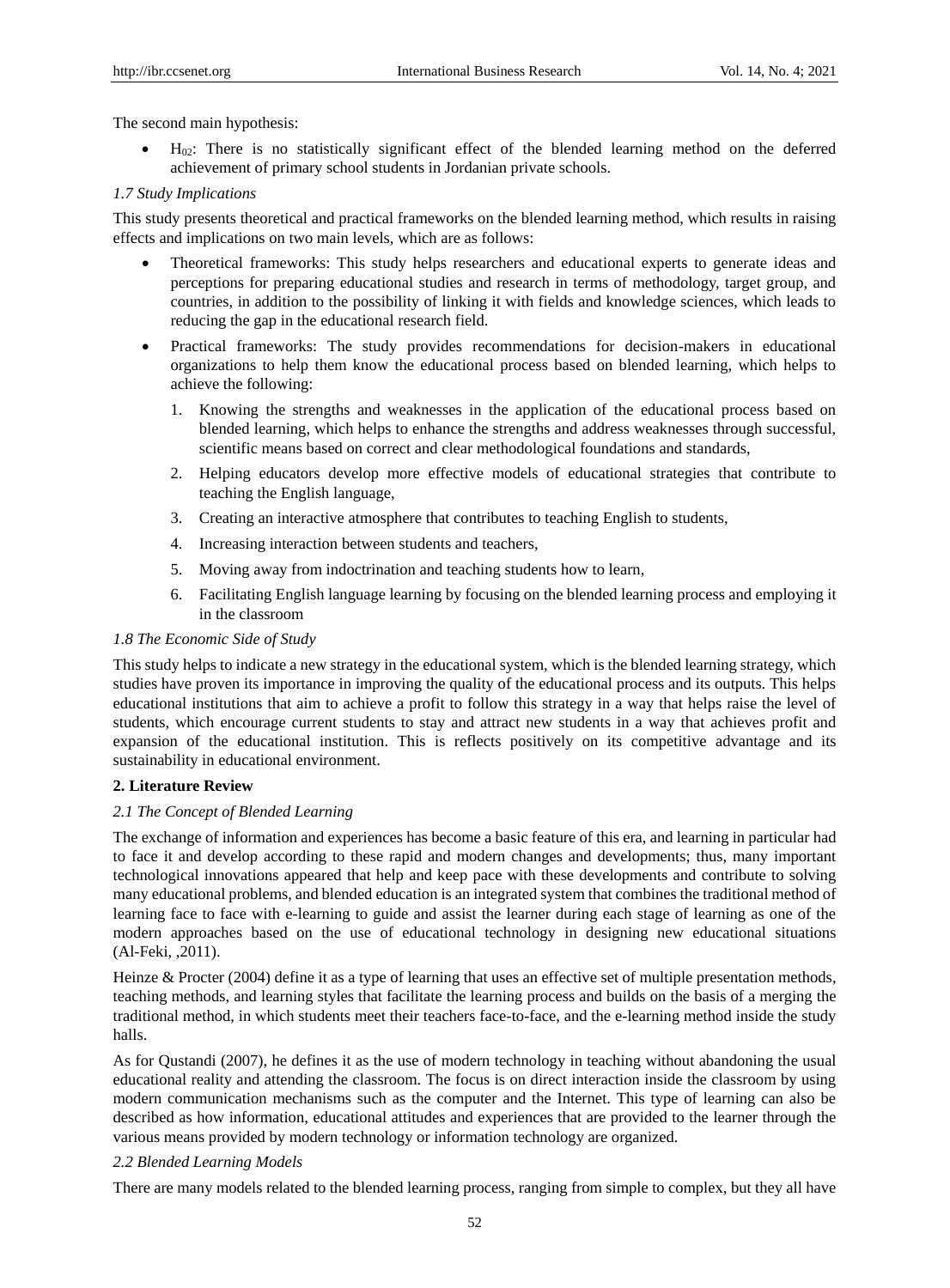in common the use of modern media, activities, technologies, learning experiences and traditional teaching methods. The following is an illustration of the blended learning models as pointed out by( Brame ,2013),( Beavers ,2014),and( Smith,2016).

## First: Skill-Driven Learning Model

This model combines self-paced learning with supporting teacher knowledge development through e-mail, discussion forums, and face-to-face learning with self-paced learning such as books and Internet-based courses. This learning is similar to a chemical reaction in which the interaction with the teacher acts as a catalyst for achievement to reach the reaction required to learn.

#### Second: Trend-Driven Learning Model

This model integrates diverse events and modes of presentation to develop specific behaviours that require learners to interact with each other; this requires a risk-free learning environment.

#### Third: Competency-Driven Learning Model

This model integrates performance support tools with knowledge management resources and consulting to develop specific competencies for capturing and imparting embedded knowledge that requires learners to interact with subject matter experts.

#### *2.3 The Components of Blended Learning*

The components of blended learning as indicated by( Moukali ,2012),( Huang & Zhou ,2006), (Taha,2015), and( Al-Dasouqi ,2016) are the following:

## First: Simultaneous Live Events

They are simultaneous teacher-led events in which learners participate at the same time as in virtual classes, and simultaneous live events are a major component of blended learning. For many learners, nothing can replace direct communication and in order to be able to convey the effective live event, researcher John Keller states that there are three elements of motivation in his model:

- Attracting attention**,** and can happen when the teacher throws a question to the learners to think about and prepare for the learning process.
- Make the topic relevant to their real life, as it presents examples that are familiar to the learners while explaining how to apply what they are learning in reality.
- Confidence, the teacher clarifies to the students the expectations that are desired to be achieved from them and then gives them sufficient time to practice new skills; the learners' success in reaching the teacher's expectations by achieving those skills gives them confidence in their abilities and skills, and thus there is an incentive for more learning.

#### Second: Self-Paced Learning Events

They are the learning experiences that the learner completes individually based on his/her own speed and own time, such as chat-based training and CDs. Classifying asynchronous self-learning events has important value for the blended learning equivalent in order to obtain the maximum value of real action results from self-learning.

## Third: Cooperation

It takes place in environments where learners communicate with others, for example: e-mail, internet chatting, and discussion forums. The power of live events or self-learning experience is incorporated when there is an opportunity to increase meaningful cooperation, as humans are social beings, and as the constructivist theory of learning assumes, humans develop themselves and new knowledge as a result of their social interactions with others. Cooperative learning also offers tremendous benefits that are not available through traditional learning to students. There are two types of cooperation that give effective results: cooperation between learners (peer-to-peer) and cooperation between learners and teacher (peer-to-mentor). The peer-to-peer cooperation provides an opportunity for learners to cooperate and discuss critical issues with other learners, while peer-to-mentor cooperation enables expert mentors to provide additional guidance to learners in the form of email tips, reminders, and suggested practice items.

## Fourth: Evaluation

It is the measurement of learners' knowledge. Pre-evaluation comes before the live events or the self-learning events to determine the prior knowledge, and post-evaluation comes after the live events or the self-learning events in order to measure the learning gain, and it measures the effectiveness of all other events and forms. Evaluation is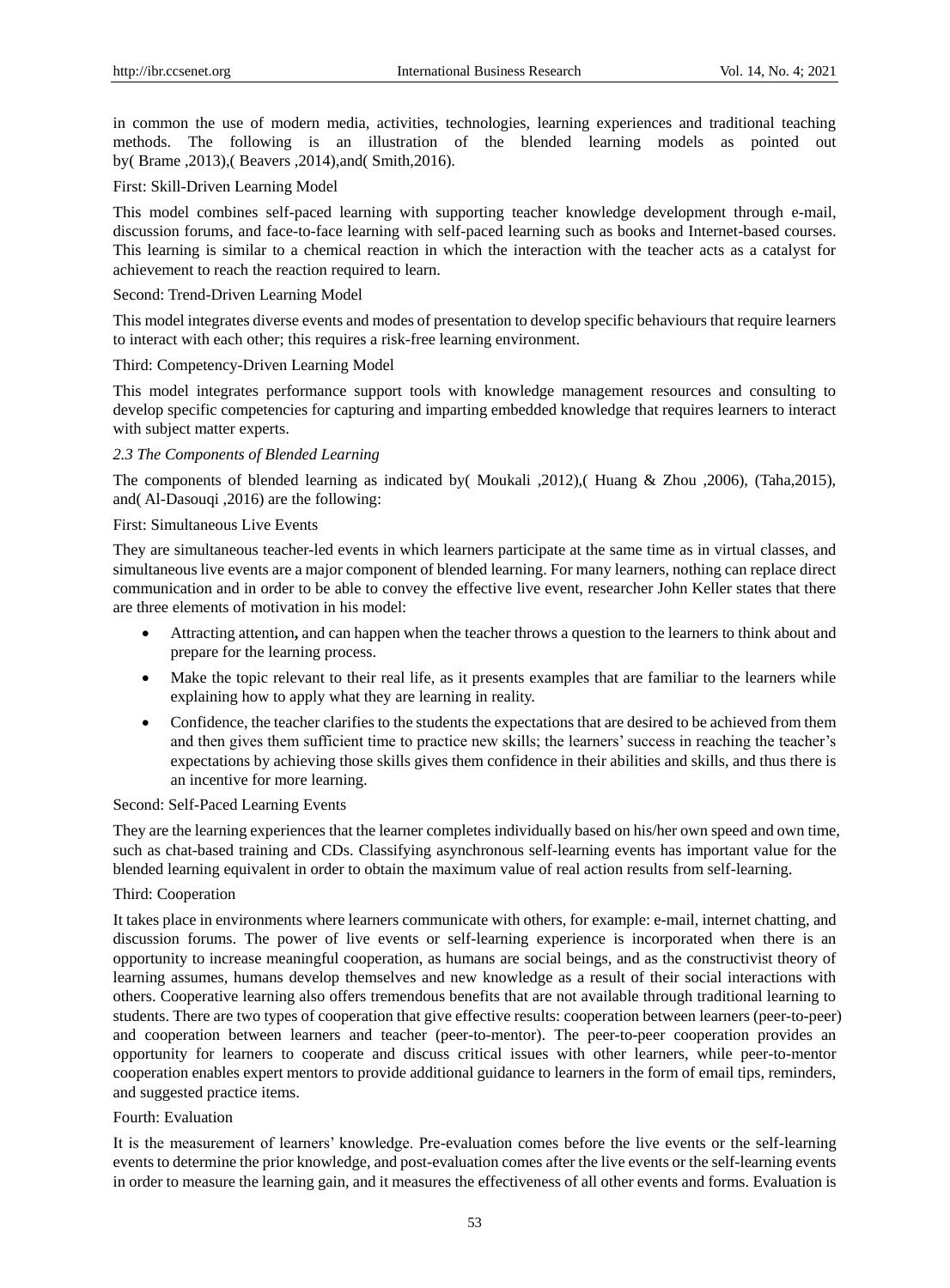one of the most important components of blended learning for two reasons:

- 1. It enables learners to ascertain the content that they have already learned
- 2. It measures the effectiveness of all learning events and methods, etc.

Fifth: Performance Support Tools

It is the most important component of blended learning, as it ensures the survival and transmission of learning in the learning environment, and includes printable references, auxiliary works, and a personal digital assistant.

## *2.4 Dimensions of Blended Learning*

The original use of the term "blended learning" was often linked simply to linking learning in the traditional classroom with e-learning activities. This term has evolved to include a set of dimensions of the blended learning program as referred to by (Al-Saeed, 2017), (Al-Dasouqi, 2016) and (Clement et al, 2016):

First: Blending Direct and Indirect Learning

Blended learning combines in its simplest forms direct and indirect learning, where direct learning means learning on the internet, and indirect learning takes place in the traditional classroom. An example of this type of blending is an educational program that provides learning materials and research resources on the Internet with customized educational sessions that take place inside the classroom and led by the teacher as the primary medium in the educational process.

Second: Blending Self-Paced and Cooperative Learning:

Self-learning means individual or on-demand learning that is managed and its pace is controlled by the individual, while cooperative learning means more dynamic communication between many learners, which facilitates the process of sharing knowledge.

Third: Blending Structured and Unstructured Learning**:**

Not all forms of learning refer to a formal or systematic learning program with content organized into a specific sequence such as chapters in a textbook. In fact, most learning that happens in a workplace happens informally, such as meetings, Internet conversations, and e-mail.

Fourth: Blending Custom and Off-the-Shelf Content**:**

Custom content is content that we build ourselves and off-the-shelf content is less expensive than custom content. Standards such as SCORM open the door to more flexibility in blending custom and off-the-shelf content, thus improving user experience, and minimizing cost as much as possible.

## **3. Methodology of the Study**

## *3.1 Method of Study*

The study followed the semi-experimental approach using an experimental group that learned the English language using blended learning and a control group that learned the same material using the traditional method.

## *3.2 Study Sample*

The research sample consisted of two main groups chosen randomly, and the researcher was keen that the two groups were of the same school level, the same school, and the same curriculum, and the groups were divided as follows:

- The experimental group, consisting of (35) students who were taught with the blended learning strategy.
- The control group, consisting of (35) students who were taught with the traditional learning strategy.

## *3.3 Study Tool*

To achieve the objectives of the study, the researcher prepared an achievement test and made sure of its validity and reliability as follows:

- 1. **Determining the purpose of the test:** This test aimed to measure the scientific aspect of the English language subject for the fifth grade of elementary school, and the number of vocabularies reached (25) items.
- 2. **Test control:** to ensure the validity and reliability of the test, the researcher did the following:
	- Validity of the test: To verify the validity of the test, the researcher presented the test to a group of specialists in the English language subject to know their performance on the test; amendments were made according to the opinions of the arbitrators.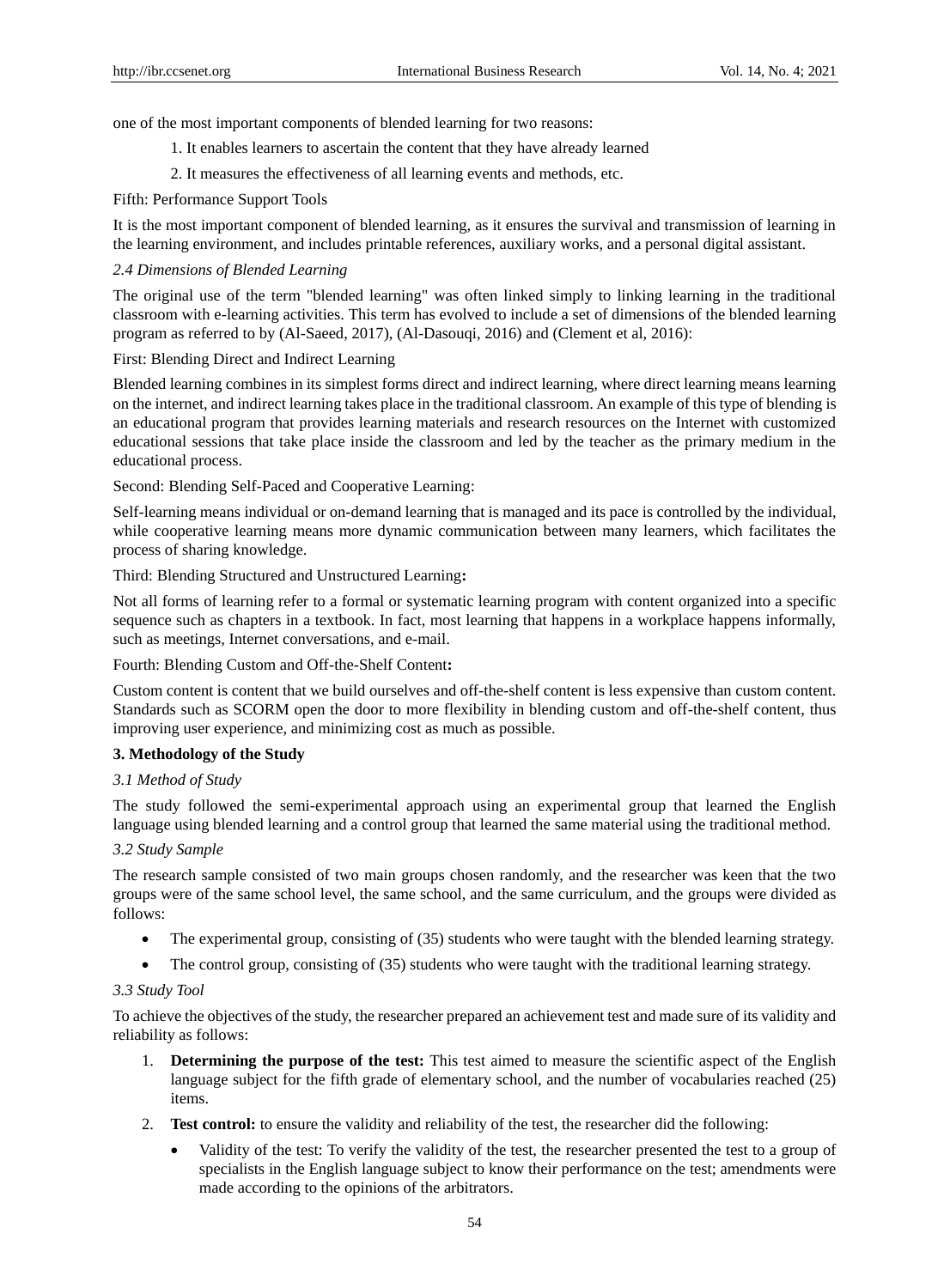Stability of the test: The stability of the achievement test was confirmed by the internal consistency coefficient (Alpha) of Cronbach, using the statistical software package (SPSS), and it reached (0.627), which indicates that the test vocabulary is interrelated and has stability and internal consistency, and therefore, it can be relied upon for scientific research purposes.

## *3.4 Study Results*

Table (2-3). Arithmetic Means for the Direct Achievement Test

| Group              | Arithmetic Means |       |      | Value $(F)$ Degree of Freedom   Level of Significance |
|--------------------|------------------|-------|------|-------------------------------------------------------|
| Experimental Group | l 4.8            | 65.42 | ר רד | 0.000                                                 |
| Control Group      | 9.16             |       |      |                                                       |

It can be seen from the previous table that the value of (F) is (65.42) at degrees of freedom of (72.2) and the computer-calculated significance for it is (0.000), and since this calculated significance is less than (0.05), the value of (F) is significant at the level of (0.05), where there is a statistically significant difference at a level of significance (0.05), indicating that the average grades of students in the direct post-achievement test are in favors of the group with the highest arithmetic mean, and thus the experimental group that studied the blended learning method is favorable.

Table (3-3). Arithmetic Means for the Deferred Achievement Test

| Group                     | Arithmetic Means |       |      | Value $(F)$ Degree of Freedom   Level of Significance |
|---------------------------|------------------|-------|------|-------------------------------------------------------|
| <b>Experimental Group</b> | 16.04            | 49.18 | 72 2 | 0.000                                                 |
| Control Group             | 3.32             |       |      |                                                       |

It is evident from the previous table that the value of (F) is (49.18) at degrees of freedom of (72.2) and the computer-calculated significance for it is (0.000), since this calculated significance is less than (0.05), the value of (F) is significant at the level of (0.05), where there is a statistically significant difference at a level of significance (0.05), indicating that the average grades of students in the deferred achievement test are in favour of the group with the highest arithmetic mean, and thus it is in favor of the experimental group that studied the blended learning method.

The results of the statistical analysis indicated that there are statistically significant differences in the achievement of the primary stage/fifth grade in favor of the experimental group that was taught the English language curriculum using blended learning,

## **4. Conclusion**

There is a positive effect of blended learning on the educational process and on achievement of the primary stage. The reason for these positive results is due to the fact that the blended learning strategy is based on a number of positive elements in the educational process, and these elements are represented by: achieving effective integration between the various means of transferring information in the teaching and learning environments as a result of adopting the systemic approach in using the blended technology with the best features of face-to-face interaction, providing face-to-face communication, which increases the interaction between the student and the teacher, the students among each other, and between the students and the content, sufficient flexibility to meet the individual needs and learning styles of learners at different levels, ages, and times, focuses on aspects of knowledge and skill without affecting one another, maintains the link between the student and the teacher, which is the basis on which the educational process is based, increases the ability of learners to self-learn and manage their learning, increases motivation towards learning and creating fun in learning through the use of multimedia, easy access to educational content anytime and anywhere, and develops teamwork and participation in the process. The study recommends the necessity of applying the blended learning strategy for its effectiveness in students' educational achievement, improving motivation to learn, observing the rules of the blended educational process, and training faculty members on applying blended learning.

## **References**

Abu Musa, M., & Al-Sous, S. (2010). *The Impact of a Blended Learning Training Program on Teachers' Ability to*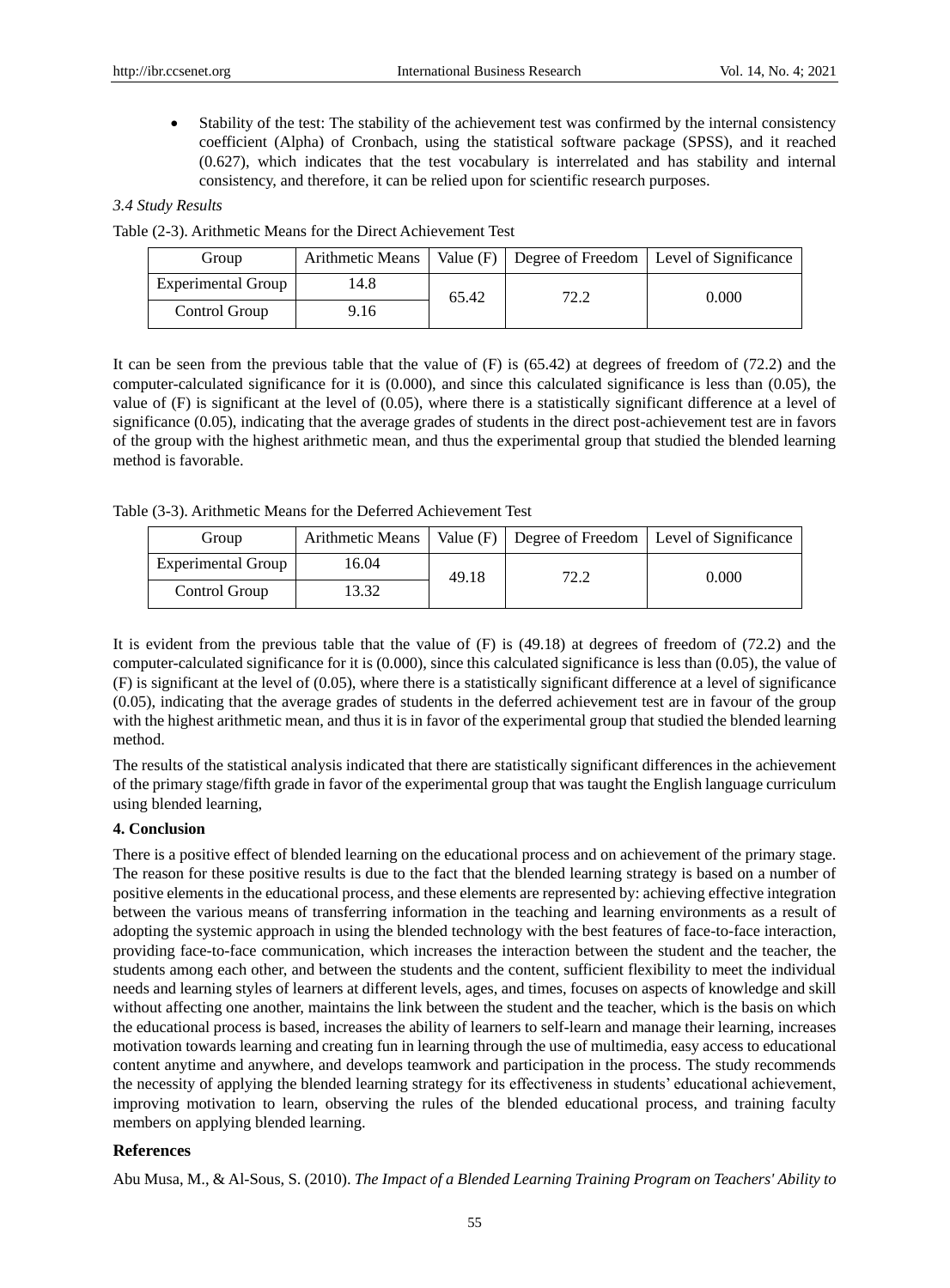*Design and Produce Educational Multimedia.* Arab Open University, Jordan.

- Al-Aifari, M. (2010). *The Effect of Using Blended Education on the Acquisition of Basic Eighth Grade Pupils in Public and Private Schools in Amanat Al-Asimah of Social Concepts and Their Attitudes Towards It.*  Unpublished PhD Dissertation, University of Aden, Yemen.
- Al-Dasouqi, W. (2016). The Effect of a Structured Peer Education Strategy Based on Blended Learning on Developing Some InDesign Program Skills and Problem-Solving Skills among Professional Diploma Students e-Learning. *Arab Studies in Education and Psychology, 78*, 71-104.
- Al-Feki, A. (2011). *Blended Learning, Instructional Design, Multimedia, Innovative Thinking.* Amman, Jordan: House of Culture and Publishing.
- Al-Saeed, K. H. (2017). The Effectiveness of Blended Learning in the Achievement and Motivation of Students of the Teaching Technologies Course at Taibah University. *Journal of Educational and Psychological Sciences, 11*(1), 237-283.
- Al-Shammari, M. (2007). *The Effect of Using Blended Learning in Teaching Geography on the Achievement of Middle-Grade Third-Grade Students in Hafar Al-Batin Governorate and Their Attitudes Towards It*. Unpublished PhD Dissertation, University of Jordan, Jordan.
- Ausburn, L. (2004). Course Design Elements Most Valued by Adult Learners in Blended Online Education Environments: An American Perspective. *Educational Media International, 41*(4), 327-337. https://doi.org/10.1080/0952398042000314820
- Awad, H. (2010). The Effect of Using Blended Education on Learners' Achievement at Al-Quds Open University. Journal of Educational Sciences, *13*(2), 12-20.
- Beavers, K. (2014). *Mind and Concept Mapping. Tips and Trends. Instructional Technologies Committee.*  Association of College and Research Libraries and American Library Association.
- Boyle, T. (2005). A Dynamic, Systematic Method for Developing Blended Learning. *Education, Communication & Information, 5*(3), 221-232. https://doi.org/10.1080/14636310500350422
- Brame, C. (2013). *Flipping the Classroom.* Vanderbilt University Center for Teaching. Retrieved from http://cft.vanderbilt.edu/guides-sub-pages/flipping-the-classroom/
- Clement, M., Vandeput, L., & Osaer, T. (2016). Blended Learning Design: A Shared Experience. *Procedia-Social and Behavioural Sciences, 228*, 582-586. https://doi.org/10.1016/j.sbspro.2016.07.089
- Creason, L. (2005). *Relationships among Community College Developmental Reading Students' Self-Regulated*  Learning, Internet Self-Efficacy, Reading Ability and Achievement in Blended/Hybrid and Traditional *Classes: A Program Review.* Unpublished PhD Dissertation, University of Missouri, United States of America.
- Dikeidek, B. (2011). *Lessons Learned from Experiences in Blended Learning at Al-Quds University.*
- Heinze, A., & Procter, C. (2004). *Reflections on the Use of Blended Learning. Proceedings of Education in a Changing Environment.* University of Salford, Education Development Unit, United Kingdom. Retrieved from http://usir.salford.ac.uk/id/eprint/1658/1/
- Huang, R., & Zhou, Y. (2006). *Designing Blended Learning Focused on Knowledge Category and Learning Activities.* The Handbook of Blended Learning: Global Perspectives, Local Designs, 296-310.
- Moukali, K. H. (2012). *Factors That Affect Faculty Attitudes Toward Adoption of Technology-Rich Blended Learning.* Unpublished PhD Dissertation, University of Kansas, United States of America.
- Mustafa, H. (2011). *The Effect of Using the Blended Learning on the Achievement of Female Students of Home Economics (Majoring in Cosmetology) for the First Grade of Secondary School and Their Attitudes Towards It.* Unpublished Master's Thesis, Middle East University, Amman, Jordan.
- Qustandi, S. H. (2007). *Modern Patterns in Higher Education: Multimedia E-Learning or Excellent Education. The Sixth Conference of Deans of Faculties of Arts in the Member Universities of the Association of Arab Universities.* Seminar on Quality Assurance and Academic Accreditation, Jinan University, Lebanon.
- Salem, A. (2004). *Education and E-Learning Technology.* Riyadh, Saudi Arabia: Al-Rashed Library.
- Singh, H. (2003). Building Effective Blended Learning Programs. *Educational Technology, 43*(6), 51-54.
- Smith, T. (2016). *New Frontiers in Blended Learning.* Retrieved from